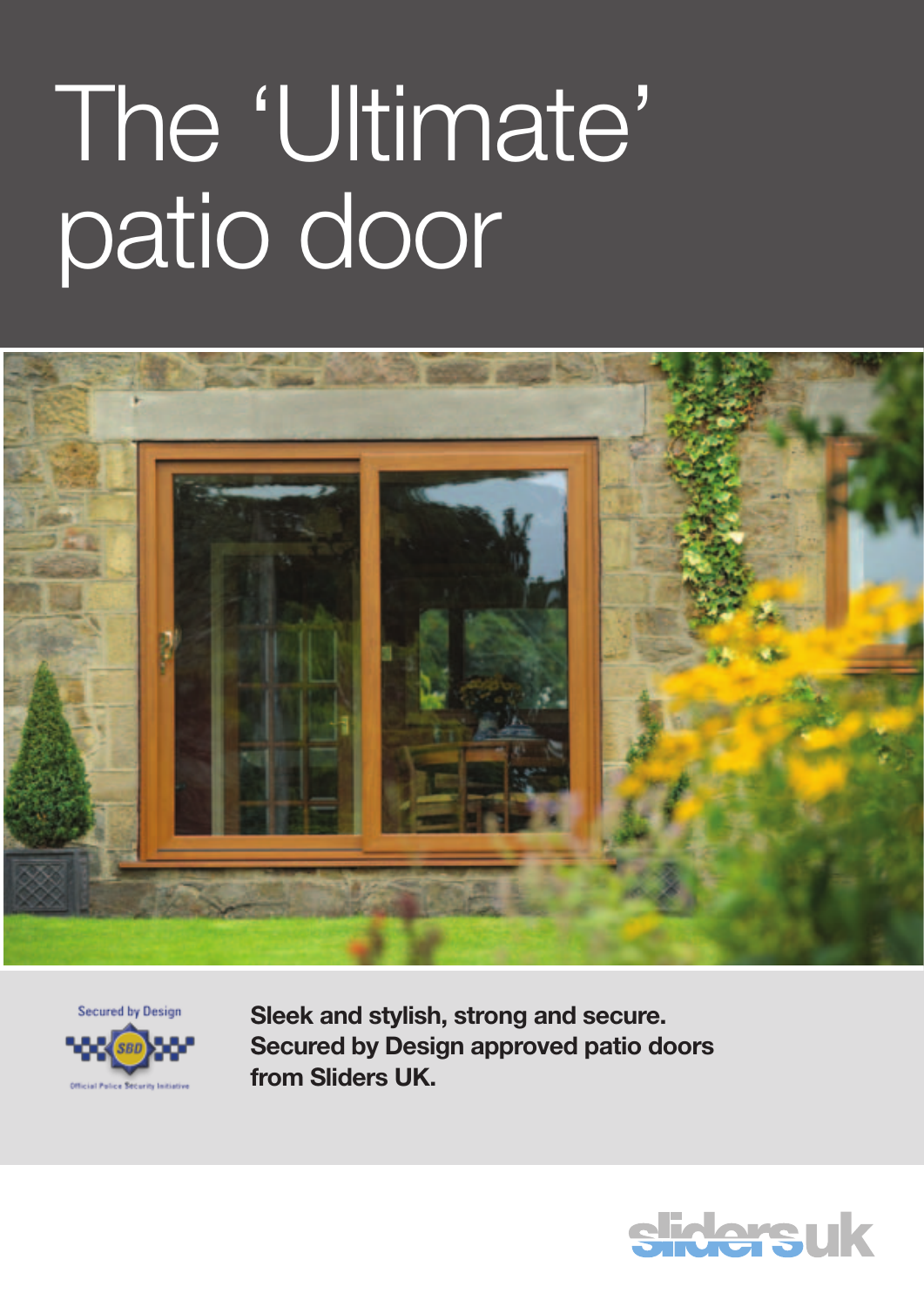# Unrivalled style and security

## **No Compromise - Superior Security**

Sliders' Ultimate patio doors represent the highest level of security available in inline patio doors and were the first to gain accreditation from the UK Police's Secured by Design initiative.

All our patio doors are fitted with our unique Ultimate Collection handle which was developed exclusively for Sliders UK by leading hardware manufacturer, Fab&Fix. This handle features a number of enhanced security features, including a chamfered backplate and bespoke keyhole shape which is designed to protect the cylinder.

Every door also features a six-point lock with pincer action hooks, Yale anti-bump cylinder, interlock protectors and spring bolts that combine to make the Ultimate the most secure in-line patio door you can buy.





**Quite simply, the 'Ultimate' patio door from Sliders UK is the most secure PVCu in-line sliding patio door set available in the UK.**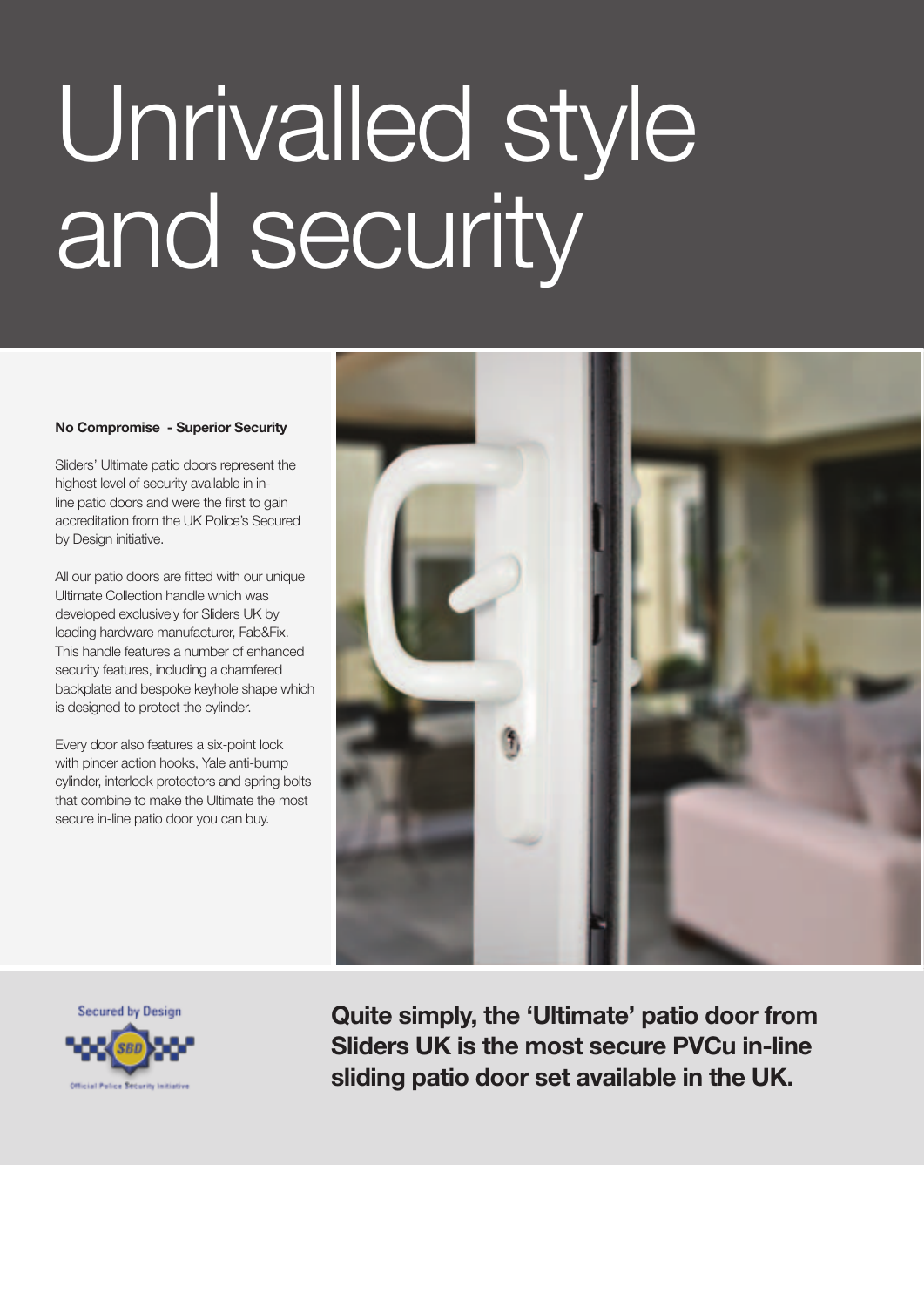# Sliders UK 'Ultimate strength and beauty

The Ultimate patio door range will introduce a whole new lifestyle option to your home, opening up your room and allowing you to effortlessly merge your indoor and outdoor spaces. And it's the most secure patio door available - giving you total peace of mind.

Choosing the right patio door is vitally important. You want a design that will blend easily into your existing building whilst still making a strong visual statement. The 'Ultimate' patio door provides all this and more.

The unique low-profile design ensures your room will feel instantly brighter and uplifting, bringing the outside in, creating a whole new living experience.

But it's not just the visual appeal that sets the Ultimate range apart.

As a further mark of confidence, Sliders UK now offers an unmatched 10-year security guarantee on all 'Ultimate' doors.



**There are absolutely no compromises with the 'Ultimate' patio door range from Sliders. Stylish, strong and energy efficient, it is the first door to be granted Secured By Design status - the Police's highest security accolade.**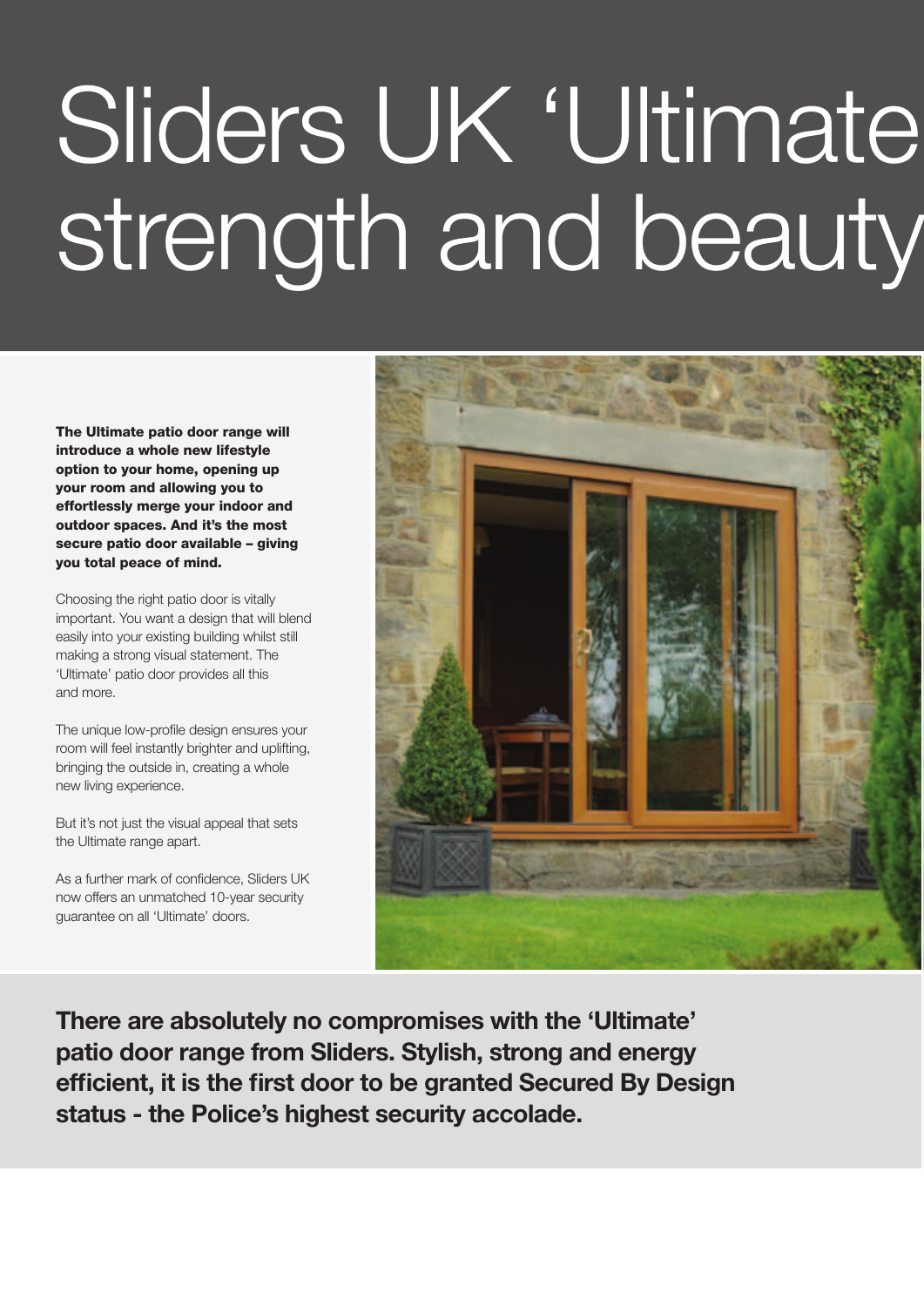# ' patio doors



## No Compromise - Superior Strength

strength and beauty

Householders will no longer sacrifice strength and energy efficiency for the largest window in their home, the patio door. That's why each 'Ultimate' patio door is manufactured using the highest grade materials and to the finest of tolerances to provide a tight seal that keeps the winter's chill and summer's heat at bay. In short, patio doors you can live with for a long, long time.

## Glazed for Security and Energy Efficiency

Sliders patio doors are glazed as standard with laminated glass for 'Ultimate' security. In addition your installer will be able to provide you with a number of optional energy efficient upgrades tailored to suit your house and its environment.

# **Accessibility**

Sliders UK now offers an aluminium low threshold option on its sliding patio doors. Featuring a ramp on either side of the patio door, it's an innovation that enables easy access for wheelchair users.

- Slimline design to ensure ease of access
- Anti-slip ridges to increase grip in wet weather
- • Available in a choice of two colours silver or gold

Secured by Design



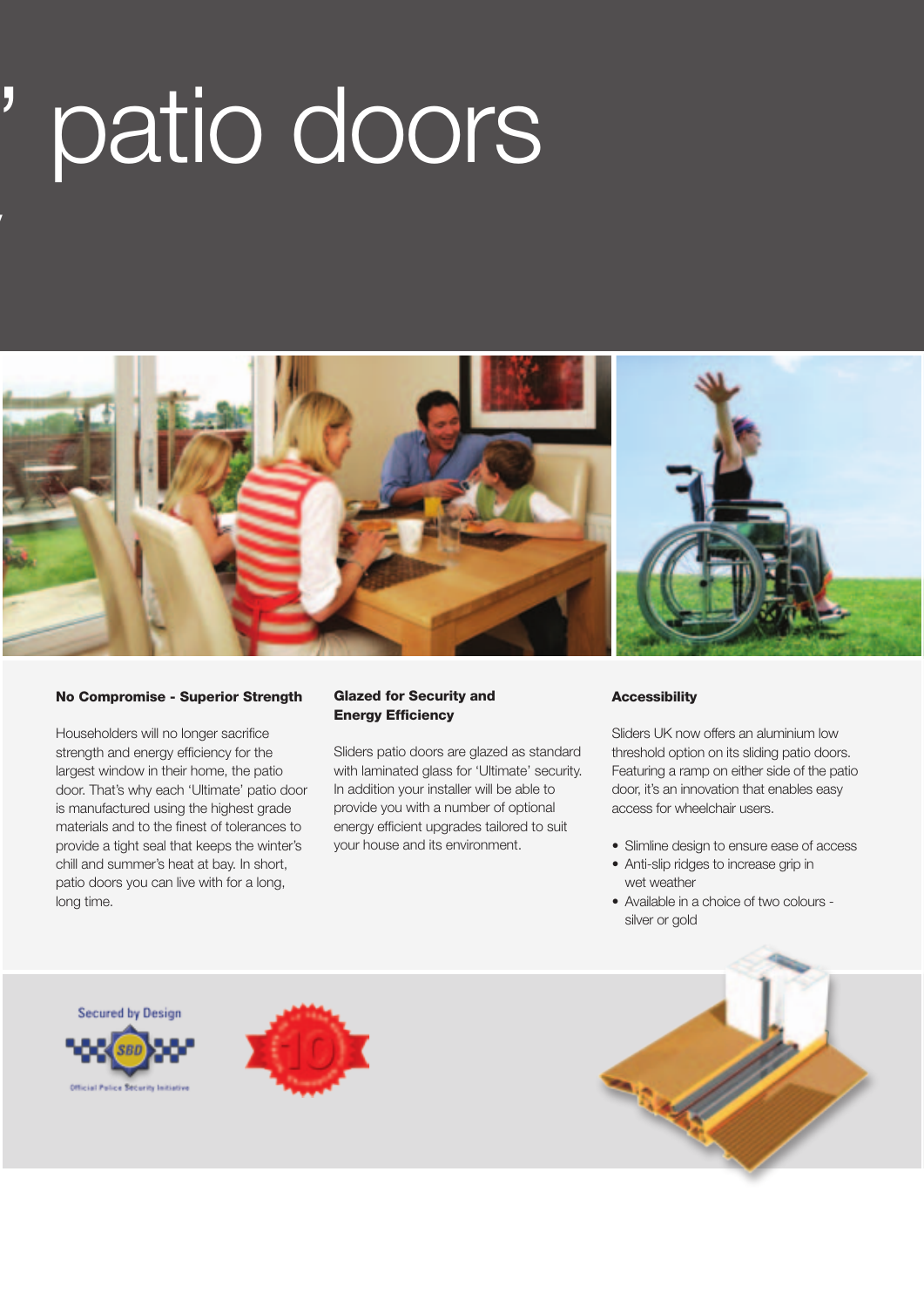# Create your dream home



## **Standard colours available:**

White, Mahogany, Light Oak, Rosewood. Many more colours and finishes are available on request - please ask your installer for details.

### **Hardware colour options:**



Chrome, Satin, Black, White, Gold.



## **Choices**

Contemporary or modern? White or coloured? Whatever your personal taste, Sliders UK have a wide range of options to enhance any property, adding a real touch of luxury and visual appeal to your home.

With Sliders UK patio doors, you can feel totally assured that your installer has fitted the best available - not only in their superior quality of construction, but also in the unique added security they provide.

**Only from Sliders UK the 'Ultimate' patio door manufacturer.** 



**Whatever the exterior and interior design of your home our patio doors will be designed and finished to perfectly complement and enhance your vision.**